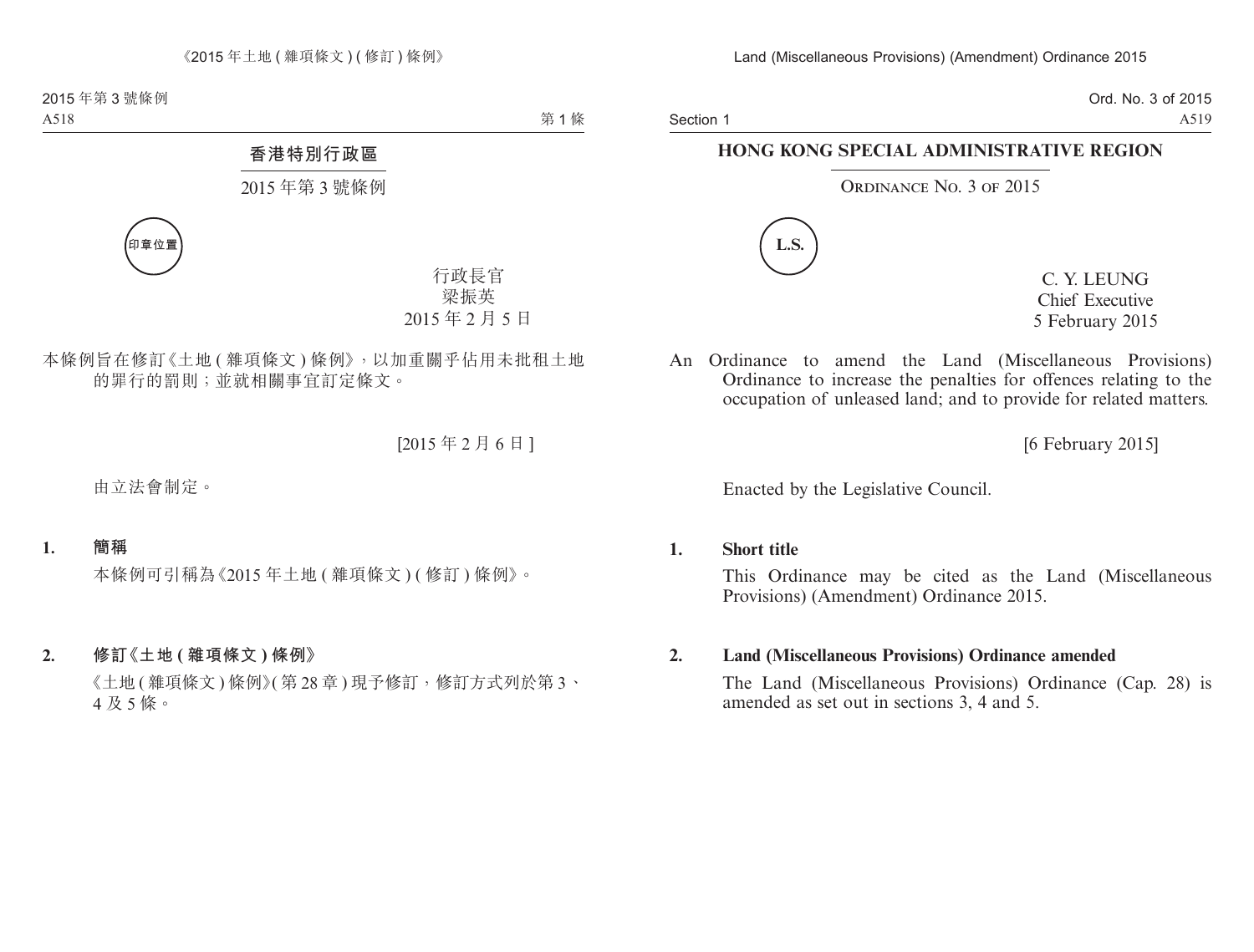Section 3 Ord. No. 3 of 2015 A521

## **3. Section 6 amended (unlawful occupation of unleased land)**

 $(1)$  Section  $6(4)$ —

## **Repeal**

everything after "offence"

#### **Substitute a full stop.**

(2) After section 6(4)—

## **Add**

- "(4AA) A person who is guilty of an offence under subsection (4) is liable—
	- (a) on the first occasion on which the person is convicted of the offence, to a fine of \$500,000 and to imprisonment for 6 months and, in the case of a continuing offence, to a further fine of \$50,000 for each day during which the offence continues; and
	- (b) on each subsequent occasion on which the person is convicted of the offence, to a fine of \$1,000,000 and to imprisonment for 6 months and, in the case of a continuing offence, to a further fine of \$100,000 for each day during which the offence continues.".
- (3) Section 6(4A)—

## **Repeal**

everything after "offence"

## **Substitute a full stop.**

(4) After section 6(4A)—

## **Add**

"(4B) A person who is guilty of an offence under subsection (4A) is liable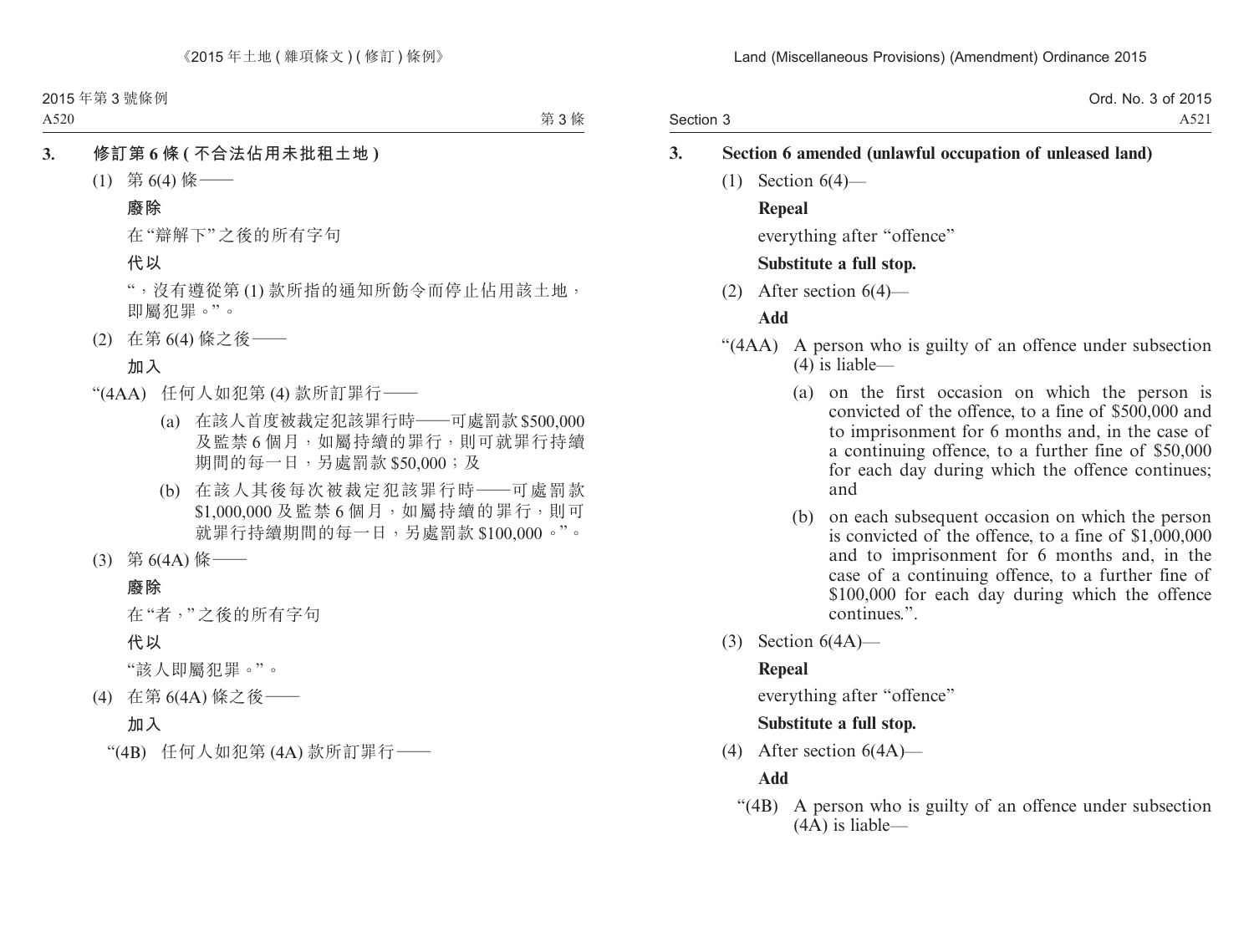Land (Miscellaneous Provisions) (Amendment) Ordinance 2015

|         | 6.201F<br>$N_{\Omega}$<br>Ord<br>. 3 of<br>20 I J<br>1 N V . |
|---------|--------------------------------------------------------------|
| Section | $\sim$                                                       |

- (a) on the first occasion on which the person is convicted of the offence—
	- (i) if the contravening act is done for the purpose of disposing of the structure for the gain of the person or another (*gainful purpose*)—to a fine of \$2,500,000 and to imprisonment for 1 year; or
	- (ii) if the contravening act is done for any other purpose—to a fine of \$500,000 and to imprisonment for 6 months; and
- (b) on each subsequent occasion on which the person is convicted of the offence—
	- (i) if the contravening act is done for a gainful purpose—to a fine of \$5,000,000 and to imprisonment for 1 year; or
	- (ii) if the contravening act is done for any other purpose—to a fine of \$1,000,000 and to imprisonment for 6 months.".
- $(5)$  After section  $6(5)$ —

## **Add**

- "(6) In any court proceedings for an offence under subsection (4) or (4A), the court may, on application by the Authority or on the court's own initiative, order the person convicted of the offence to pay the cost mentioned in subsection (5).
	- (7) The cost mentioned in subsection (5) may be recovered from or ordered against a person in addition to any penalty imposed on the person under subsections (4AA) and (4B) for the offence.".

#### **4. Section 7 amended (prohibition of removal of earth, turf or stone from unleased land)**

Section 7(4)—